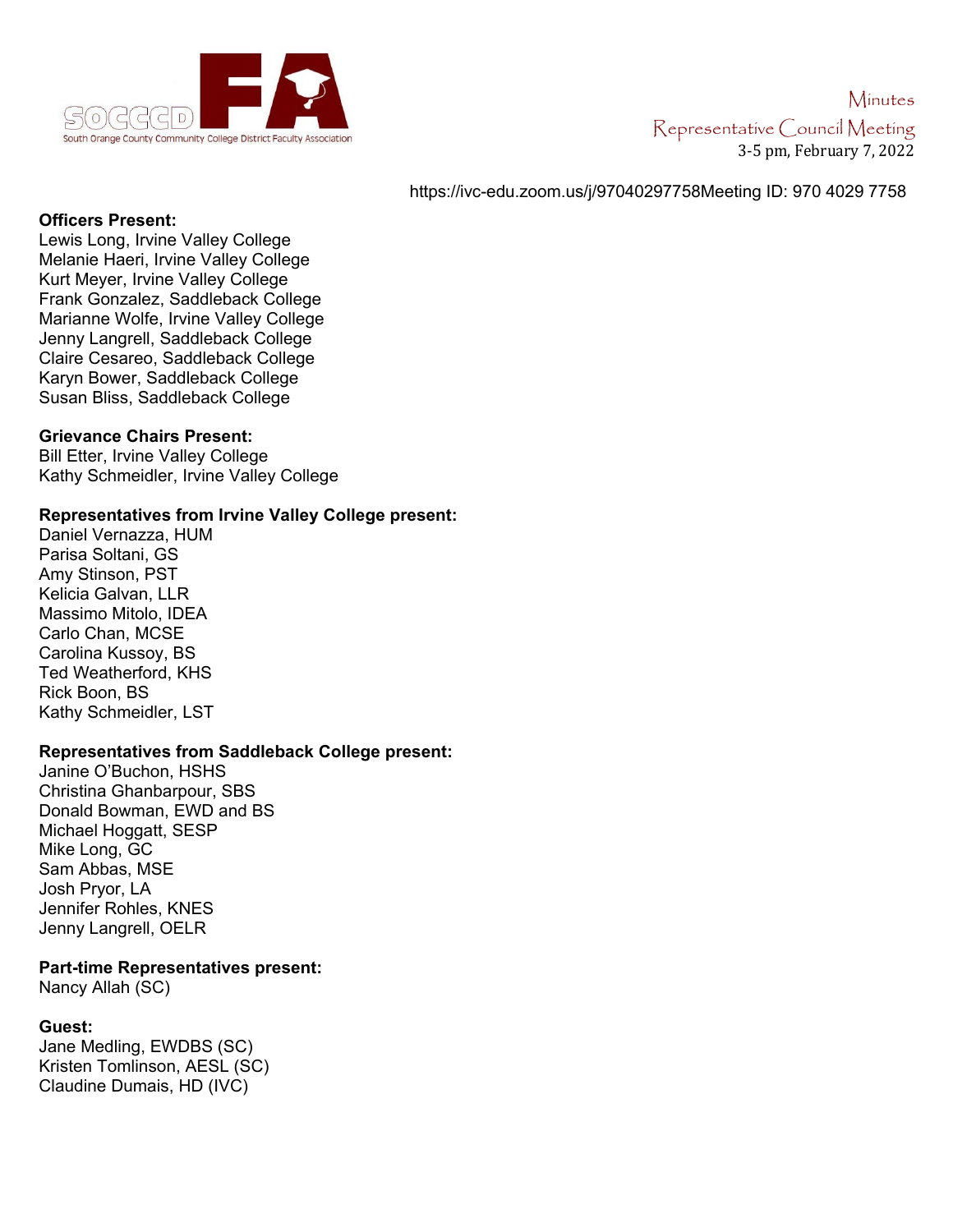- 1) Call to Order 3:08pm
- 2) Meeting Items
	- a) Introduction of Guests
		- i) Jane Medling
	- b) Adoption of Agenda
		- i) Motion: Don B., Second: Melanie H.
		- ii) Motion approved, agenda is adopted.
	- c) Approval of Minutes:
		- i) December 6, 2021 (attachment A)
		- ii) Motion: Claire C. Second: Don B.
		- iii) Abstentions: 1 (not in attendance); Motion approved, minutes are adopted
- 3) Officer and Committee Reports (3:14pm)
	- a) Secretary's Report—Marianne Wolfe
		- i) Communications Advisory Committee
			- CCA Conferences, looking for delegates for Winter and Spring
			- Spring Newsletter will be coming out, let Marianne know if you have anything you would like to contribute
	- b) Organizing Committee Report—Melanie Haeri
		- Election and PAC information will be coming soon as we prepare for 2022 elections. 3 seats are up for reelection.
	- c) Part-time Committee Report—Karyn Bower
		- January  $28<sup>th</sup>$ : How to Apply for Medical Health Allowances 30 attendees; Deadline is February  $10<sup>th</sup>$  at 5pm.
		- Upcoming workshops:
			- How to Apply for a FT Position Daniel V. will coordinate this. Date TBD
			- How to Apply for Unemployment Benefits Friday, May  $6<sup>th</sup>$  10am-noon
	- d) Treasurer's Report—Frank Gonzalez
		- i) Budget Advisory Committee
			- No updates from budget at this time. Nothing has been spent since December meeting.
			- Elissa Oransky IVC Gala is coming up and IVC Foundation wanted to confirm a table sponsorship. IVC's gala will be in-person as of now. Exec will be discussing the seats soon.
	- e) Negotiations Report—Claire Cesareo (3:23pm)
		- i) Faculty Performance Review/student evaluations, update
			- Nothing really has changed. There are drafted survey instruments to be used and a software has been identified (that can be embedded in Canvas) and is going through the purchasing process. More formal negotiations are taking place now for how it will be written in the contract. Negotiations will meet with Cindy soon to report more within the coming months.
		- ii) Governor's budget increase COLA for the upcoming years. It was previously 2.48% and has been increased to 5.33%. Negotiations will be opening on wages to determine how to adjust our wages with the increase of COLA.
	- f) Membership Report—Jenny Langrell
		- i) Membership Advisory Committee
			- Sent updated membership list to us in chat. Changes in membership due to FT leaving and new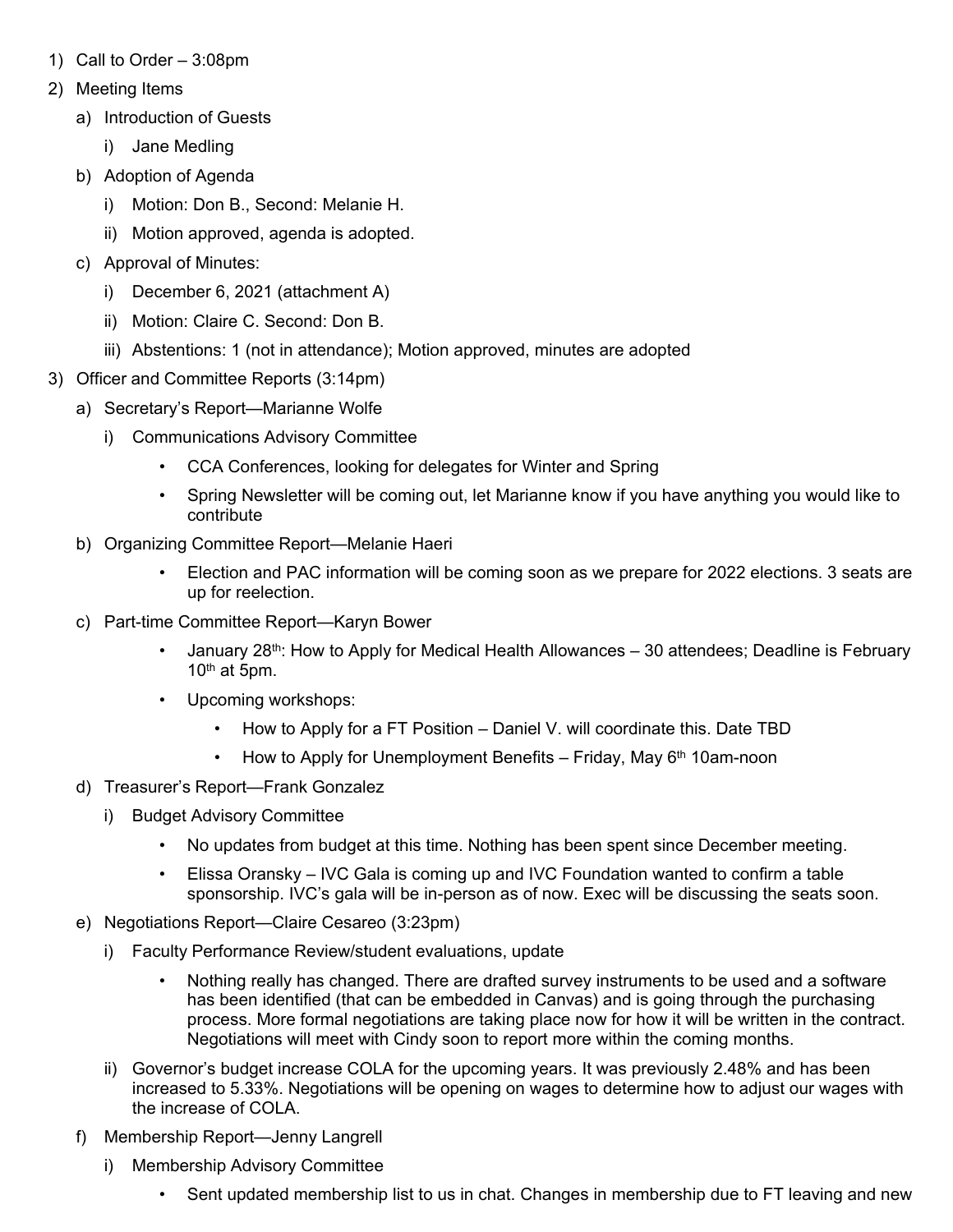hires, etc.

- 4) Discussion Items
	- a) Representative Council members' duties (attachment B)
		- i) Review duties of Rep Council members (located on page 8 of SOCCCD FA Bylaws and are attached to agenda)
			- Make sure to refer faculty to the Grievance Chairs at each campus instead of trying to handle things on your own as a Rep Council member. When there are questions about the contract, feel free to reach out to Lewis, Claire, and/or the grievance chairs.
			- Q: When there are issues that are not related to the contract and not something that is dealing with the union, can we take actions?
			- A: Yes, you can handle the inner department issues. But, if it is related to working conditions, then you would want to hand it over to the Grievance Chairs. How you intervene and at which point you intervene can have an impact on the situation. But, yes, there are situations when you can intervene as a faculty member of the department but also make sure to refer when it may become a grievance.
			- A: As a Rep Council member, I didn't understand what the role of the Rep Council member was and what the Grievance Chair does. There is also some hesitation in reaching out to a Grievance Chair because there is an impression that whatever you talk to them about is reported. Some colleagues may be more comfortable reaching out to their Rep Council reps but that we hope you are connecting and communicating with the Grievance Chairs.
			- A: Yes, whenever anyone brings up an issue, if we need to bring it forward, we always ask permission first. We never say their name with the concern, we keep it broad and don't mention names.
			- A: A lot of the times we are dealing with personnel issues. It allows you to have to get involved in that level. There is also a power in the union and grievance chairs that the Rep Council members do not have.
	- b) District Health and Safety Committee update (3:40pm)
		- i) Susan and Melanie are representatives for the committee.
		- ii) Presented concerns about not having a central location for all the updates on COVID. There is now a page on the central District website. We suggested SC and IVC put a link on the school's websites.
			- Q: Just for students or faculty?
			- A: It is mainly for faculty but there are some references to student policies on this. Each college should have their own page since the schools are a little different in the way they are implementing the COVID policies, return to campus protocols, etc.
		- iii) We asked for a receipt for the COVID testing to make sure the faculty get confirmation they took their tests/submitted their tests.
		- iv) Masks College will now have available 30,000 KN95 masks which will be distributed by your deans if you request them.
		- v) Confusion about rapid tests and their results:
			- If you go to take a rapid test at the Health Centers on campus and you test positive then:
				- IVC Will do a PCR test
				- SC Does antigen test
			- If first test is positive  $(+)$  and second test is negative  $(-)$ ,
				- SC will send you for PCR
				- IVC will use the PCR result as your status
		- vi) Flow Chart was updated with much more details and is much easier to follow. It is on the District website and will be sent out districtwide.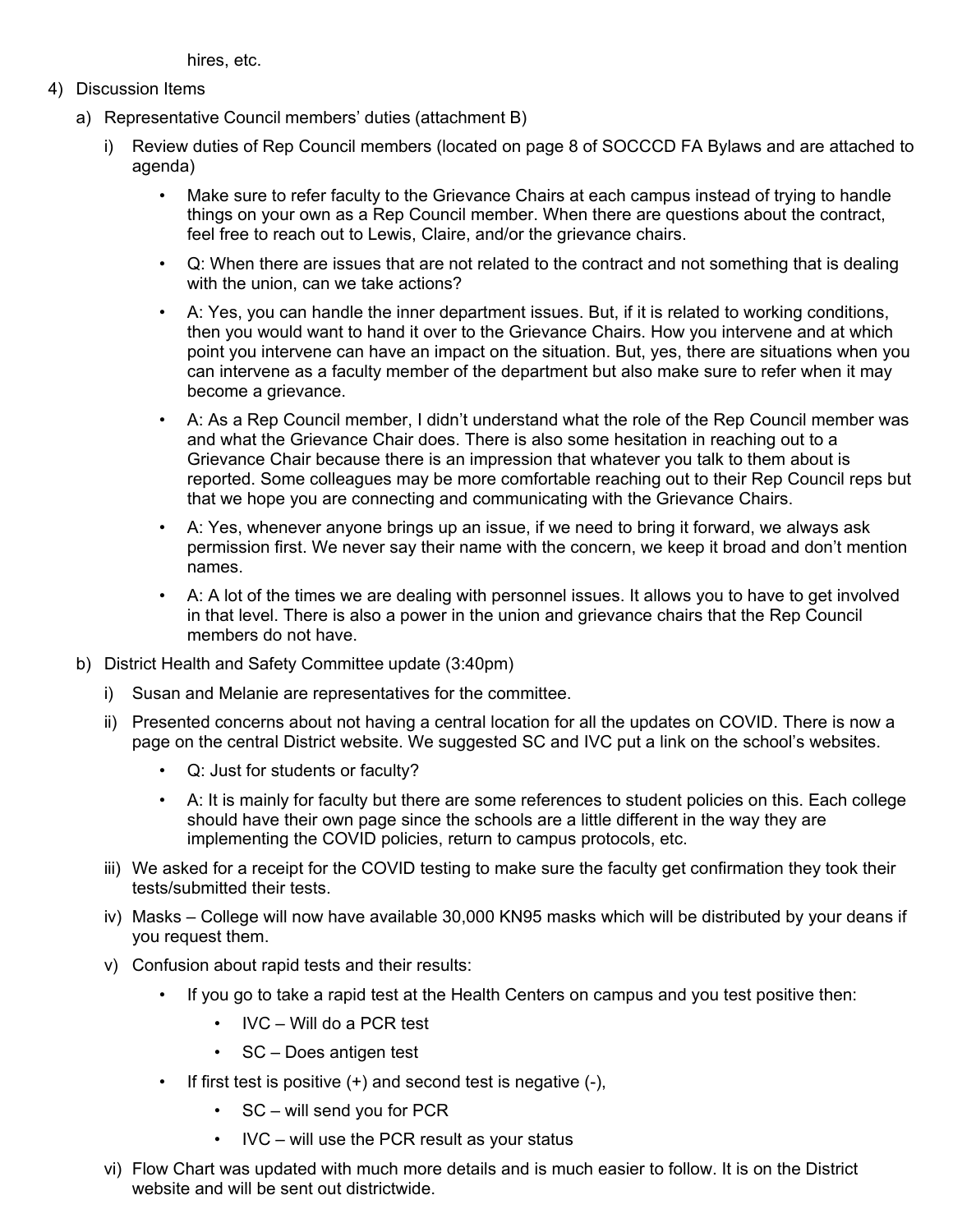- vii) COVID Sick Leave (80 hours) was extended until January 31<sup>st</sup> and CA Governor is planning to vote to extend the COVID Sick Leave until September.
	- Q: What does the Sick Leave cover?
	- A: COVID itself, exposure vaccine or vaccine effects, caring for family member. Upon closer reading, it seems you get 40 hours (1 week) of additional supplemental leave beyond sick leave. If you have a family member who is sick, you get 40 hours for that separately. For PT it is proportionate to your load of 1 week not the 40 hours.
	- Q: What kind of documents do you need to have to submit for the COVID Sick Leave?
	- A: Anything that is 5 days or longer, you need doctor's note. Anything less than 5 days, they take your word for it.
	- A: They are currently asking for documentation for the COVID Sick Leave and is going through Cindy Barron. You need to submit documentation for the District to process it. It is also a "one and done" type of use. Once you use the 80 hours, it is over. You don't get additional time.
	- Q: Does it have to be concurrent use?
	- A: No, you can split it up if you need to use it. (i.e. 1 day for when you got the vaccine, 1.5 days for when you got the booster, 3 days if you got sick)
	- Q: FT is not paid by hour, how does that split?
	- A: Your load is 7.2 hours a day, so if you are missing your day and your overload is also on that day, then you would be using the 7.2 hours plus the overload hours. The 80 hours might not actually cover the work week.
- viii) Any time a faculty member hears of a case directly from a student, they need to forward/notify the Health and Wellness Center. If/when the Health and Wellness Center is notified (either by the student or faculty - sometimes it is not from the faculty but because the student tested positive or the student went to the health center), the Health and Wellness Center will notify the VPI's office. The VPI's office will then notify the dean. The Dean is in charge of notifying faculty that there has been an exposure. The health and Wellness Center will notify the other exposed students.
- c) Board Policies and Administrative Regulations (3:59pm)
	- i) Administrative Regulation 7400, Employee Travel (attachment C)
		- Previously there would not be reimbursements for conference lodging if it was within 50 miles of your work location. AR has changed to be "out of Orange County" as a possible allowable lodging coverage for conferences. Lodging may be covered through certain situations: you are leading/organizing the conference; you are presenting at the conference that has a presentation time earlier than 9am or finishing after 6pm; the conference begins before 9am or ends after 6pm.
- 5) Action Items (4:01pm)
	- a) Appointment of Interim Part-time Faculty Chair
		- i) Nomination: Melanie H., Second: Jenny L.
		- ii) No discussion; no abstentions and no objections; motion passes.
	- b) SOCCCD Chancellor Search Committee: FA representatives
		- i) Nomination of Melanie H and Susan B to be the FA representatives
		- ii) Motion: Jenny L., Second: Parisa S.
		- iii) No discussion; No opposition, 2 abstained; Motion passed
	- c) CCA WHO (We Honor Ours) nominations (deadline for submission, March 31)
		- i) Bring nominations to us by the next meeting (March 7).
	- d) SOCCCD Faculty Association local dues increase
		- i) There has not been a dues increase in many years. The dues have not increased but the salary has increased. August is the earliest that we can implement a new dues structure. It is not a pressing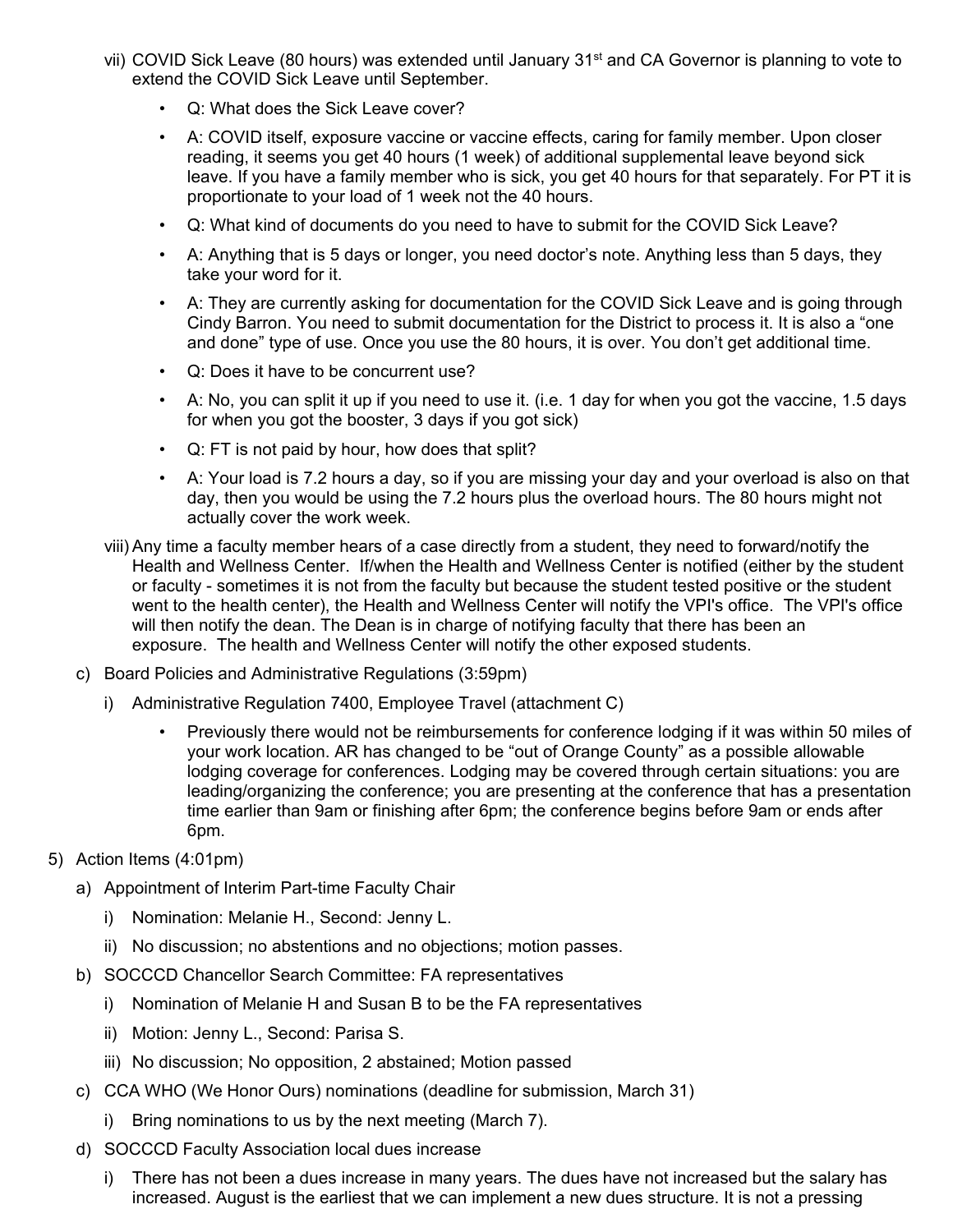priority but something we should think about and are soliciting a discussion on a raise in dues.

- Q: Any time it comes to payroll changes, it can create issues and pushback. Maybe announce increase of dues with the possible increase of COLA to make it a softer blow.
- A: Do you think it would come off as "we got you COLA increase but are now taking it away?"
- A: No, not really. The benefit may be more than the negative of the increased benefits if it is announced together.
- ii) Based on calculations, the dues raise would be a monthly increase of \$5-\$10 for FT, \$1.50-\$3 for PT.
	- Q: Even though we did get a good pay bump for part-timers, due to COVID, many loads may have been decreased. So, there is a preference to not have a large increase for the PTs for dues. There's no difference between how many LHE you teach, you still pay the same dues for PTs.
	- A: The only exemption in our bylaws are that if you teach under a certain LHE, all the local dues are returned but the CTA and NEA take their cuts still.
	- Q: Should we have a trainings/workshop about PT who work at multiple schools and are contributing to multiple districts where they pay into all schools, that they only pay once?
	- A: We do that. Membership Chair does work with the PTs to make sure they are not charged multiple times. Maybe Jenny will create a form to ask if they are part of CTA to then adjust their dues. But, if they are working at non-CTA schools (like AFT at Fullerton College or Coast colleges) then they would still need to contribute to both.
	- A: Just a point of clarification, Coast is AFT for FT and for PTs who teach 7.5 LHE or up, but for 7 LHE or smaller for PTs is CTA.
- iii) This will be continued to be discussed in future meetings.
- 6) Information:
	- a) Upcoming "SOCCCD Medicare 101 & Retiree Benefits" Workshop, February 8, 10am-12pm
		- i) RSVP for the Zoom meeting if you are interested in attending.
	- b) Upcoming Conferences
		- i) CCA Winter Conference, February 11-13, 2022, online
			- CCAforme.org to register. Conference is online and they send you a snack box.
		- ii) CCA Spring Conference, April 29-May 1, location TBD
		- iii) NEA Higher Ed conference, March 18-20, 2022, Baltimore Marriott Waterfront, registration deadline February 11
			- Delegates from our District need to let Lewis or Marianne know you would like to be delegate and then you are submitted for approval. Let Lewis know ASAP. As a delegate, you are reimbursed for portion of the conference and SOCCCD will pay for a portion of it.
		- iv) NEA Representative Assembly, July 2-6, 2022, Dallas (5 delegates)
			- All of education throughout the country go to this Assembly. Let Lewis know ASAP if you would like to be a delegate.
- 7) Other (4:34pm)
	- a) Q: All the changes in modality, the FA contract says we can have 3 preps for load. Should we formalize this allowance? 4.5 LHEs for 1 class, must give up some load in case they have to use time for prep time. You can't take up all the load because you have the prep time that won't allow the course as part of the load but would be overload.
	- b) A: 3 preps are applied to load. It's not a limit but the minimum. As chair, you want to make sure you are protecting your faculty to get the preps you need. It might be good to bring it up that different modalities of teaching the course would require a different prep time amount.
- 8) Next meeting: March 7, 2022